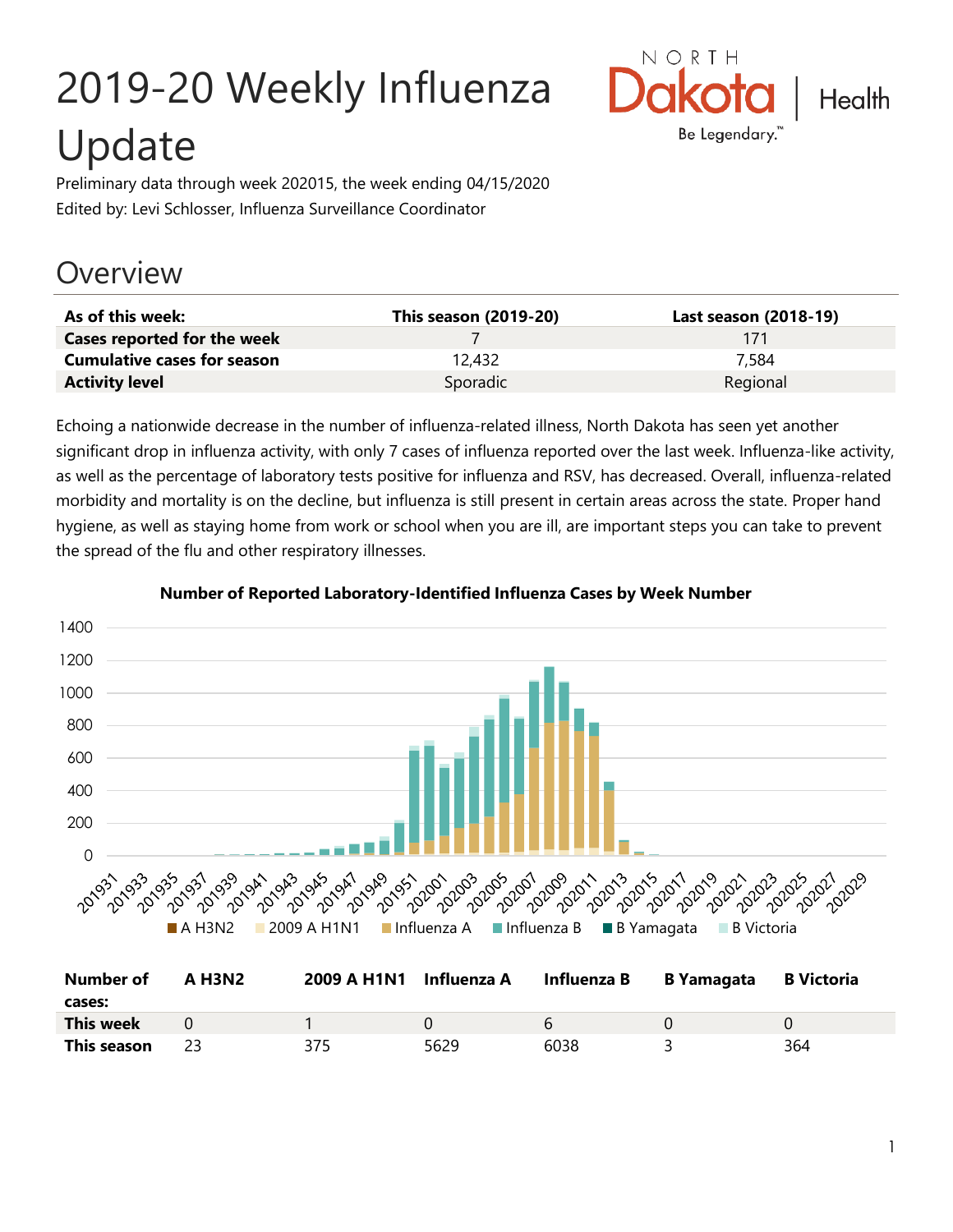Laboratory-confirmed influenza is a reportable disease in North Dakota. Influenza "cases" include people that have tested positive for influenza in a healthcare setting. It does not include people with influenza who did not seek healthcare, or who were diagnosed without a lab test, which is common. The true number of people with influenza in North Dakota is underrepresented, but case data allows us to see where and in what populations influenza is circulating. It also provides context regarding how the current season compares with previous seasons. Find more information about cases on [www.ndflu.com.](file://///nd.gov/doh/DOH-DATA/MSS/DC/PROGRAM/IMMUNE/Immunize/Influenza/Inf18-19/Surveillance/Weekly%20Summaries/www.ndflu.com)







Powered by Bing © GeoNames, Navteq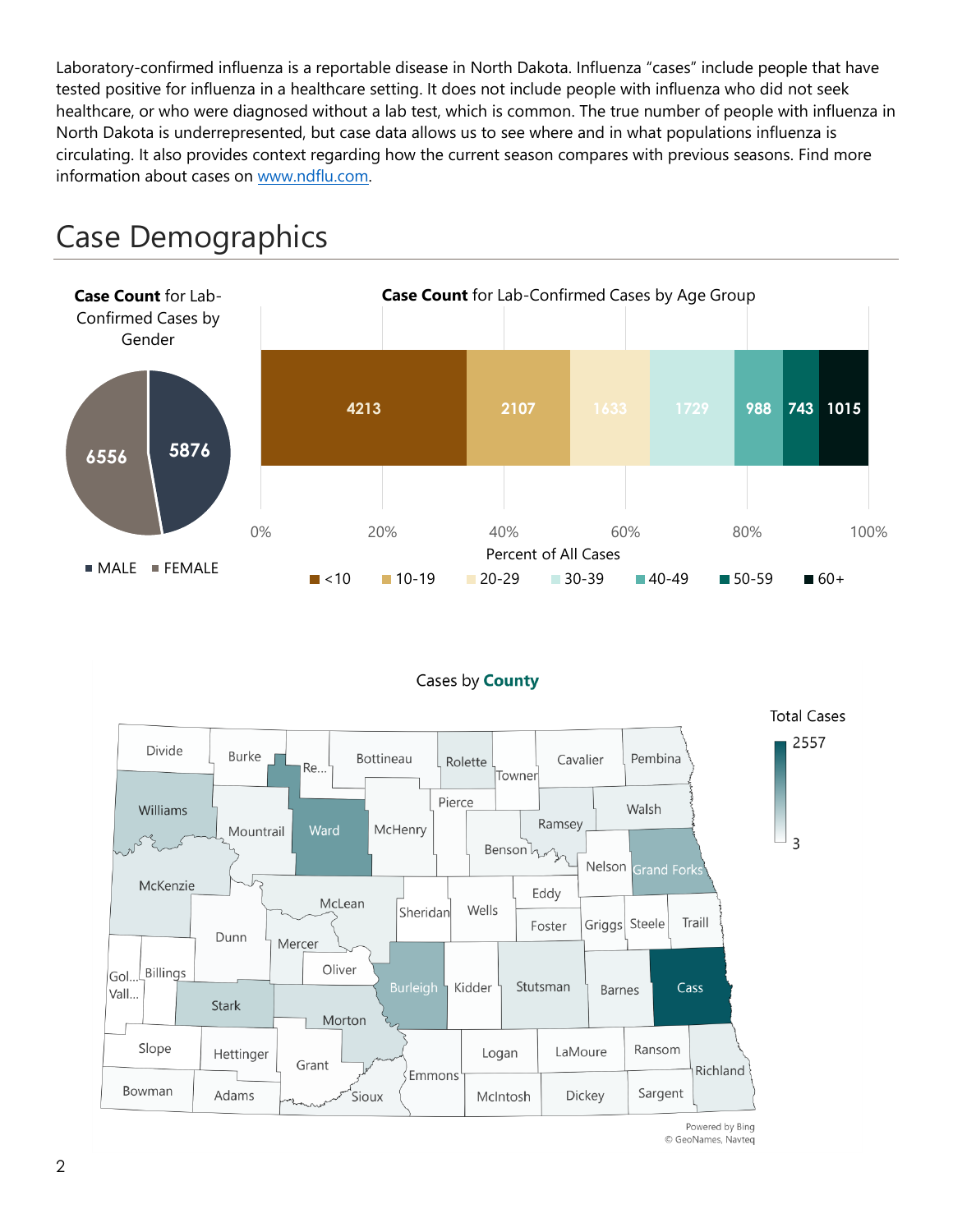# **Outbreaks**

During the influenza season, influenza outbreaks are common anywhere people gather, including schools, child care centers, and health care facilities. Outbreaks of influenza or influenza-like illness may be reported to the NDDoH. The following outbreaks have been reported this season:

| <b>Setting</b>                                        | <b>Number of outbreaks</b> | <b>Identified pathogens</b> |
|-------------------------------------------------------|----------------------------|-----------------------------|
| Long Term Care, Basic Care,<br><b>Assisted Living</b> | 24                         | Influenza A, B              |
| <b>Schools</b>                                        |                            | $\overline{\phantom{0}}$    |
| <b>Child Care Centers</b>                             | 5.                         | Influenza A, B              |

# Surveillance Programs

In addition to case reporting, the NDDoH uses a variety information sources to fully describe of what is happening during the influenza season.

#### Hospitalizations

This season, the NDDoH has introduced a new influenza hospitalization surveillance program. Select North Dakota hospitals report the number influenza-related hospitalizations weekly to the NDDoH. Because this surveillance methodology is new, hospitalization numbers this year may not be comparable to previous years.



**Total number of Hospitalizations: This week** 0 **This season** 450

#### Deaths

Data on pneumonia and influenza deaths is obtained from Vital Records and based on the cause of death listed on the death certificate.

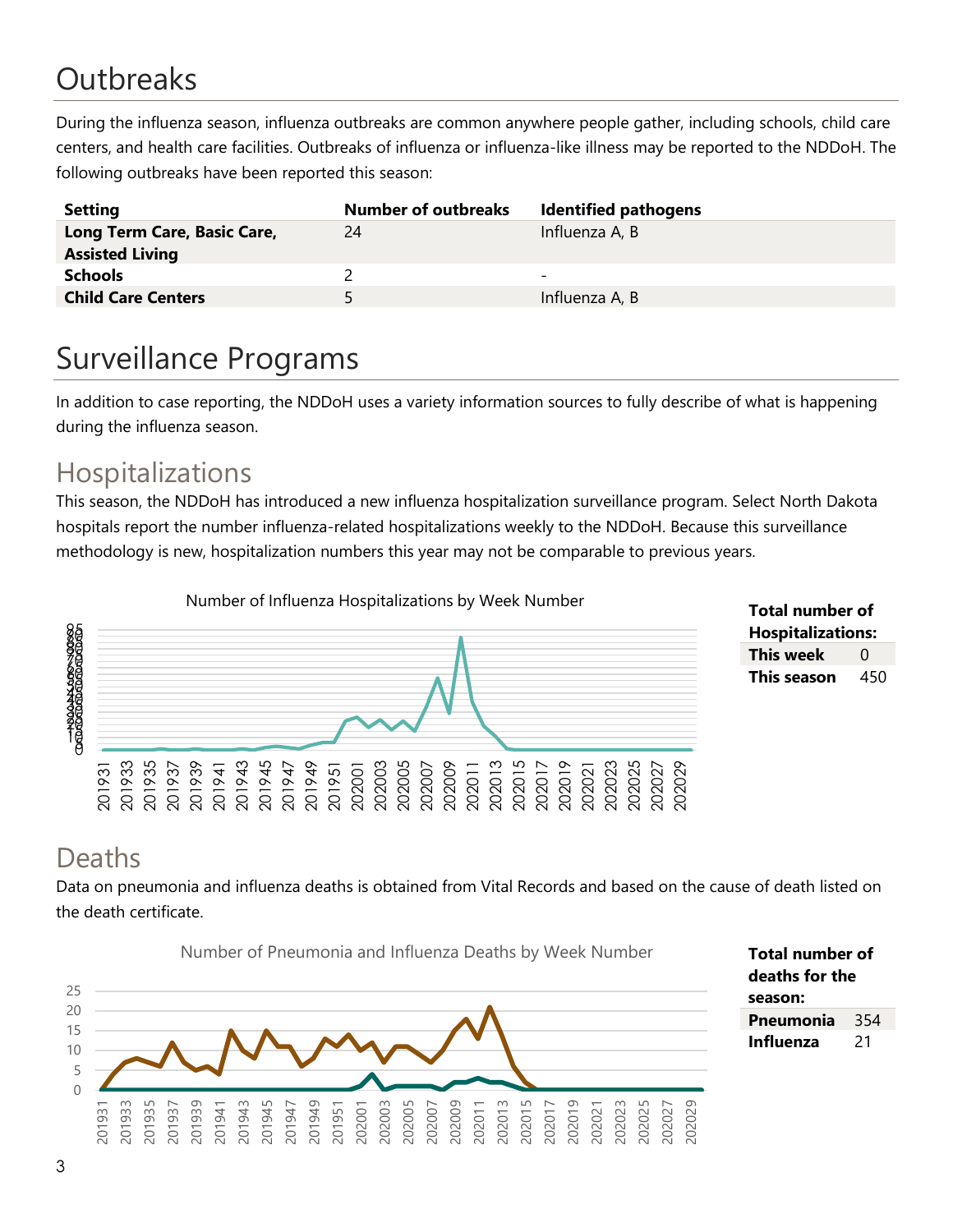### Outpatient Influenza-like Illness

The NDDoH participates in the national U.S. Outpatient Influenza-like Illness Surveillance Network (ILINet). Data from participating outpatient providers in North Dakota are pooled to create a state-wide estimate for the weekly percent of healthcare visits due to influenza-like illness (ILI). Patients presenting with a fever of 100ºF or greater and a cough and/or sore throat are considered to have ILI. For more information on state and national ILINet data, see **FluView** [Interactive.](https://gis.cdc.gov/grasp/fluview/fluportaldashboard.html)



Percent of Outpatient Visits Due to Influenza-like Illness by Week, Current and Previous Season

#### Sentinel Laboratory Data

The NDDoH receives influenza and RSV testing data from participating sentinel laboratories across the state. The total number of positive tests and the total number of tests conducted are reported and used to create a state-wide percent positivity statistic. For influenza, percent positivity of 10% or greater indicates "season level" influenza activity.

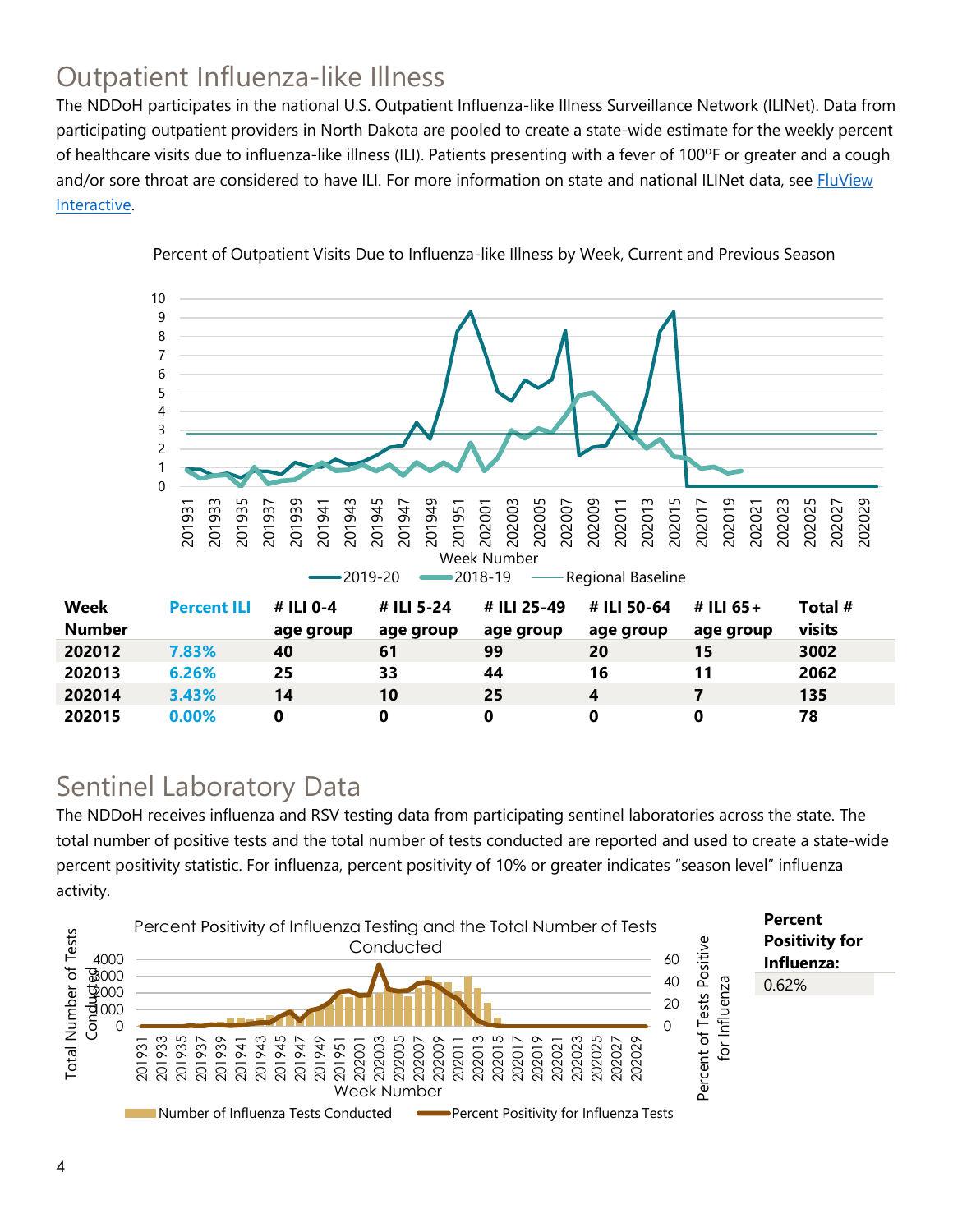

#### School Absenteeism

During the influenza season, increases in school absenteeism data can be used as an early indicator for influenza circulation. The NDDoH received absenteeism data from a majority of schools in the state. Data here include absences for all reasons.



# Multi-season Comparison